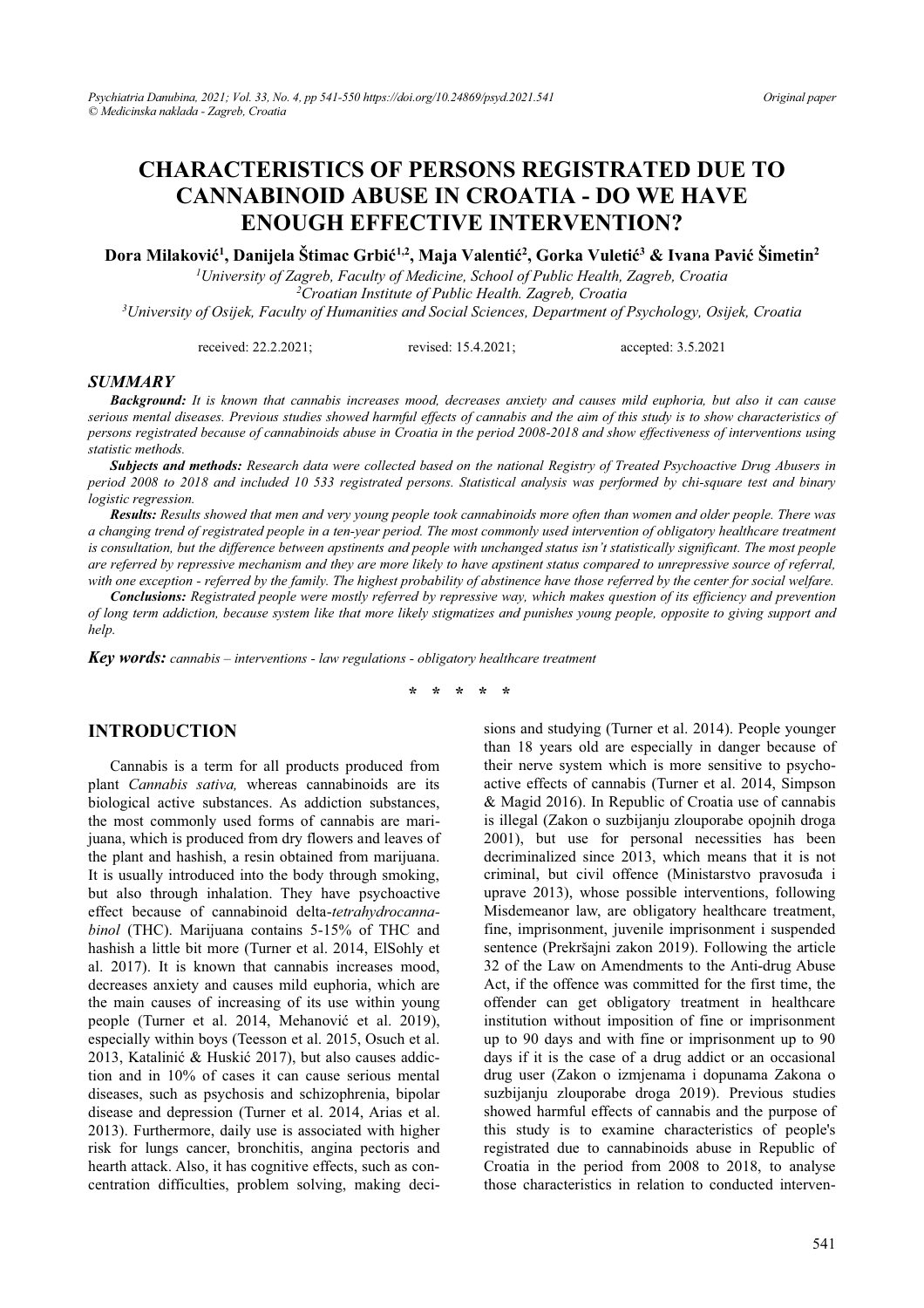tions and compare them with interventions in other European countries. Netherlands, Italy, France, Romania and Czech Republic are especially interesting to be compared with Croatia because they have legal regulations with the use of cannabis in medical treatments (Bifulco & Pisanti 2015).

### **SUBJECTS AND METHODS**

#### **Subjects**

Research dana were collected based on national Registry of Treated Psychoactive Drug Abusers in period from year 2008 to 2018, which is conducted by the Croatian Institute of Public Health, and included 10 533 registrated persons. Data on persons treated for psychoactive drug abuse were collected from hospitals,  $specialist - consultant$  services, service for prevention and outpatient treatment and therapeutic communities<sup>6</sup>. All data about respondents are anomized, which means processed in such a way that no one, not even the one who processed the data, can connect them with certain persons, so it doesn't require ethics committee approval.

#### **Methods**

This research paper gives analysis of existing data from the national Registry of Treated Psychoactive Drug Abusers. The collection of data for the register is legally determined by the program of collecting health statistical data. Publishing such a paper is a way to analyze and present the results of additional data analysis that is not done in a typical way and it is very valuable and informative. Since the data come from the national Registry which encompass complete population of those characteristics, and data collection were specified by legislation, neither of cases was excluded.

#### **Procedure**

The data were collected via online Pompidou form, a standardized questionnaire:

- recommended by the Council of Europe. Treatment centres participating in the data;
- collection enter the data directly through the online platform of the register, which includes all;
- questions from the Pompidou form. Patients are identified uniquely using their national;
- identification number in order to prevent double registration and double counting of the same;
- person in the report. A lot of treatment facilities are able to participate in the collecting data for the registry, which availables a wide coverage of the population.

### **Questionnaire**

Pompidou questionnaire (Katalinić & Huskić 2017, HZJZ 2019) and International Statistical Classification of Diseases and Related Health Problems  $(ICD-10)$  – codes from F11 to F19 (Kuzman 2012) were used for registration. Questions from the Pompidou questionnaire were based on socio-demographic information and information about treatment, risky behavior and legal problems, which were strictly confidential (Croatian Institute of Public Health 2019).

#### **Statistical analysis**

We used descriptive statistics to show apsolute numbers, chi-square test to determine whether the obtained frequencies deviate from the expected frequencies under a particular hypothesis and binary logistic regression to assign which characterictics can predict the abstinence status of the treated person. The dependent variable is the result of treatment which takes on two possible outcomes - a value of 0 (does not abstain) and 1 (abstains - stable). We chose gender and the way of referral as predictor variables. Gender is a dichotomous variable in which we can see how many times abstinence is more likely to occur in males than in females. The method of referral is a variable that we divided into the following modalities: "Personal, family, friends", "Health institution", "Police, Municipal State Attorney's Office, court" and "Social Welfare Center". The ratio of chances is analysed in relation to the reference category, and in our case it is the category "Police, Municipal State Attorney's Office, court". Both statistical tests were performed in the SPSS program.

### **RESULTS**

In table 1 registrated persons are classified based on their gender and based on the time of their first treatment. According to that, men take cannabinoids more than women. There were less registrated people because of cannabinoids abuse in 2009 compared to 2008, but after that the number was increasing and achieved maximum in 2014. From 2014 to 2016 the numbe of registrated people was decreasing and after that the trend of increasing continued and year 2018 stands out by number of people treated for the first time in that year.

Table 2 shows registrated people based on their age and working status. The most registrated people had been aged 20-24 years until 2009, but after that the age limit went down and the most registrated people has been agred 15-19 years. According to that, based on working status, the most people were students, unemployed or they have an occasional job, what made it difficult to prescribe a fine because it was about people without permanent financial income. Registrated persons were referred to treatment personally, by family, friends, general practicioner, hospitals and other medical institutions, centre for social care and the court or police, but for some of them, data were unknown.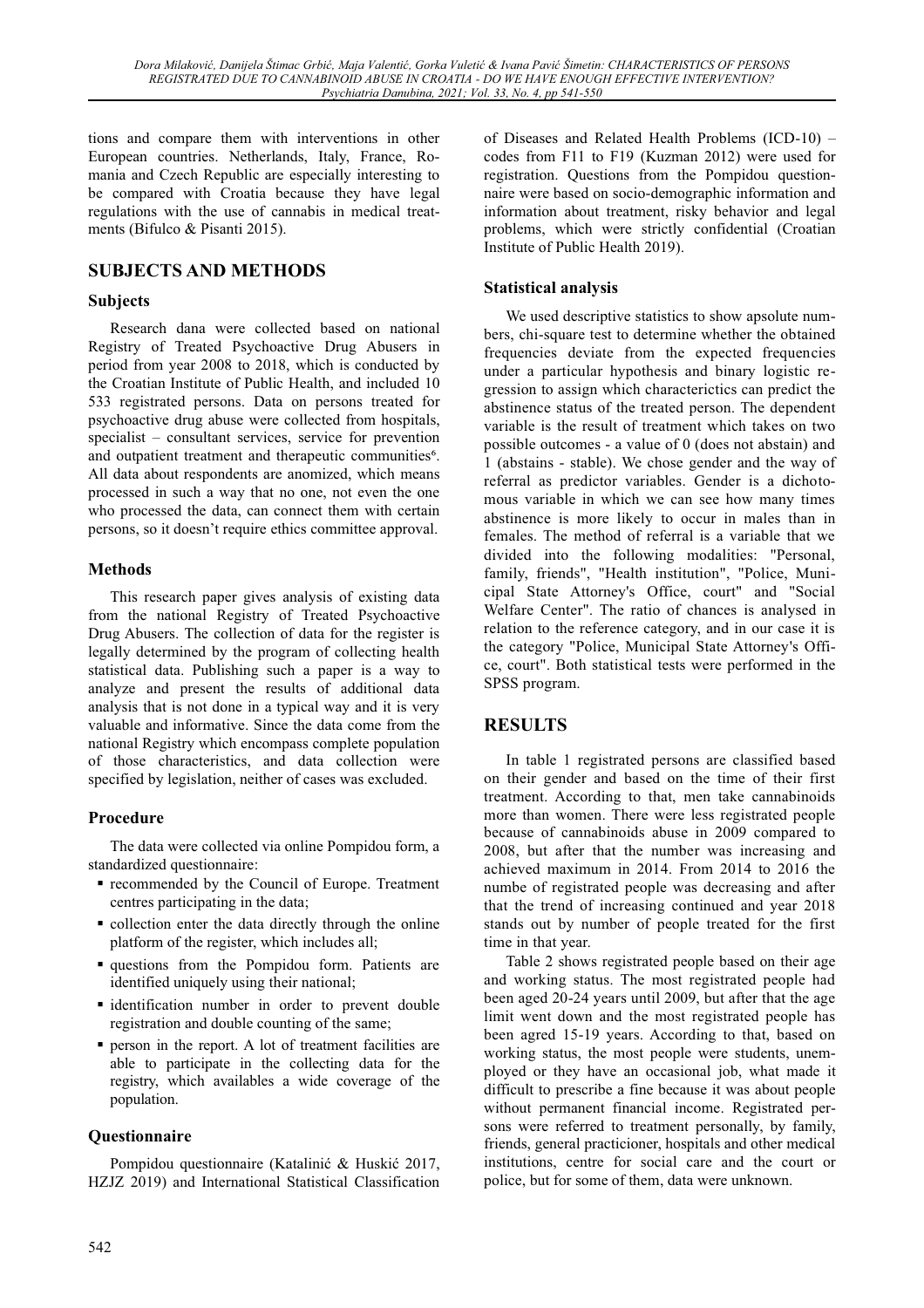*Dora MilDNRYLü'DQLMHODâWLPDF\*UELü, Maja ValenWLü, Gorka VuletLü & ,YDQD3DYLüâimetin: CHARACTERISTICS OF PERSONS REGISTRATED DUE TO CANNABINOID ABUSE IN CROATIA - DO WE HAVE ENOUGH EFFECTIVE INTERVENTION? Psychiatria Danubina, 2021; Vol. 33, No. 4, pp 541-550* 

| Year |     | Treated for    |     | <b>Treated before</b> |     |        | Total |          |      |
|------|-----|----------------|-----|-----------------------|-----|--------|-------|----------|------|
|      |     | the first time |     | that year             |     | Men    |       | Woman    | All  |
| 2008 | 592 | 60.16%         | 392 | 39.84%                | 895 | 90.96% | 89    | $9.04\%$ | 984  |
| 2009 | 420 | 60.26%         | 277 | 39.74%                | 620 | 88.95% | 77    | 11.05%   | 697  |
| 2010 | 606 | 67.48%         | 292 | 32.52%                | 792 | 88.20% | 106   | 11.80%   | 898  |
| 2011 | 619 | 62.65%         | 369 | 37.35%                | 864 | 87.44% | 124   | 12.56%   | 988  |
| 2012 | 675 | 64.16%         | 410 | 35.84%                | 927 | 88.11% | 125   | 11.89%   | 1052 |
| 2013 | 671 | 62.01%         | 411 | 37.99%                | 912 | 84.29% | 170   | 15.71%   | 1082 |
| 2014 | 700 | 61.03%         | 447 | 38.97%                | 985 | 85.88% | 162   | 14.12%   | 1147 |
| 2015 | 528 | 53.55%         | 458 | 46.45%                | 871 | 88.34% | 115   | 11.66%   | 986  |
| 2016 | 469 | 59.75%         | 316 | $40.25\%$             | 668 | 85.10% | 117   | 14.90%   | 785  |
| 2017 | 612 | 63.82%         | 348 | 36.18%                | 802 | 83.54% | 158   | 16.46%   | 960  |
| 2018 | 803 | 84.08%         | 152 | 15.92%                | 803 | 84.08% | 152   | 15.92%   | 955  |

**Table 1.** Number of patients treated for the first time in certain year and patients treated before that year

Table 3 shows the way of referral in certain years. The most people were referred to treatment by police in every of observed year, center for social welfare is on the second place and family on the third. Since 2016 the percent of self-reported people to treatment has been increasing. Friends, general practicioner, hospitals and other medical institutions referred to treatment because of cannabinoids abuse very rarely.

Table 4 shows applications and results of treatments. The highest and the dominant number of treatments were in Department for prevention and outpatient treatment for addiction (18 388) whereas on the second place was hospital treatment, but with convincingly lower number of cases (2 159). The least number of patients were treated within the therapeutic community (278) and day hospital (52).



\*Among these patients, 884 of them received pharmaceutical therapy

#### **Figure 1.** The type of treatment

Figure 1. shows which ways of treatment were used and that mostly it was about consultations (62%). For 25  $%$  of patients' data were unknown and on the third place there was psychotherapy with 9% of cases. Family therapy, giving directions and referral to another institution were used in small number of cases. Also, there wasn't any treatment for patients in very small number of cases.

Results of treatments showed that there were almost the same number of apstinents (5 724) and people who sometimes took cannabinoids (5 734) and these results were the most common. Chi-square test showed a statistically significant difference between apstinents and patients with unchanged status if these treatments were used: "family therapy", "support", "referred to another institution" and "the treatment hasn't started yet" (Table 5). Treatments "support" and family therapy were more common in patients with unchanged status after treatment. Also, patients with unchanged status were significantly more often referred to another health institution, whereas in apstinents the treatment hasn't started yet in more cases. The most common used the way of treatment was consultation, but there wasn't statistically significant difference between apstinents and patients with unchanged status after treatment. Chi-square test showed statistically significant difference between apstinents and patients with unchanged status after treatment according to all ways of referral written in the table 5. Apstinents were more often referred by family, centre for social welfare, court and police. Patients with unchanged stauts after treatment were more often referred by themselves, friends, Department for prevention and outpatient treatment for addiction, general practicioner and hospital.

To examine which characteristics affect the probability of abstinence, we used a binary logistic regression. Omnibus tests (Table 6) showed significance at a level of less than 5%. Based on that, we can say that the model has increased its ability to explain compared to the model only with the constant. The Hosmer and Lemeshow test indicate that the model is well adapted to the data, according to the statistically insignificant chi-square indicator. Pseudo  $\mathbb{R}^2$  in the table showed that the predictor variables are about 3% and explain the changes in the dependent variable, while the classification table showed the specificity, ie the percentage of accurate prediction of a negative result (78.8%) and sensitivity, ie the percentage of abstainers correctly predicted (28.1%). In the results table, the first column of the table showed the coefficients of binary logistic regression,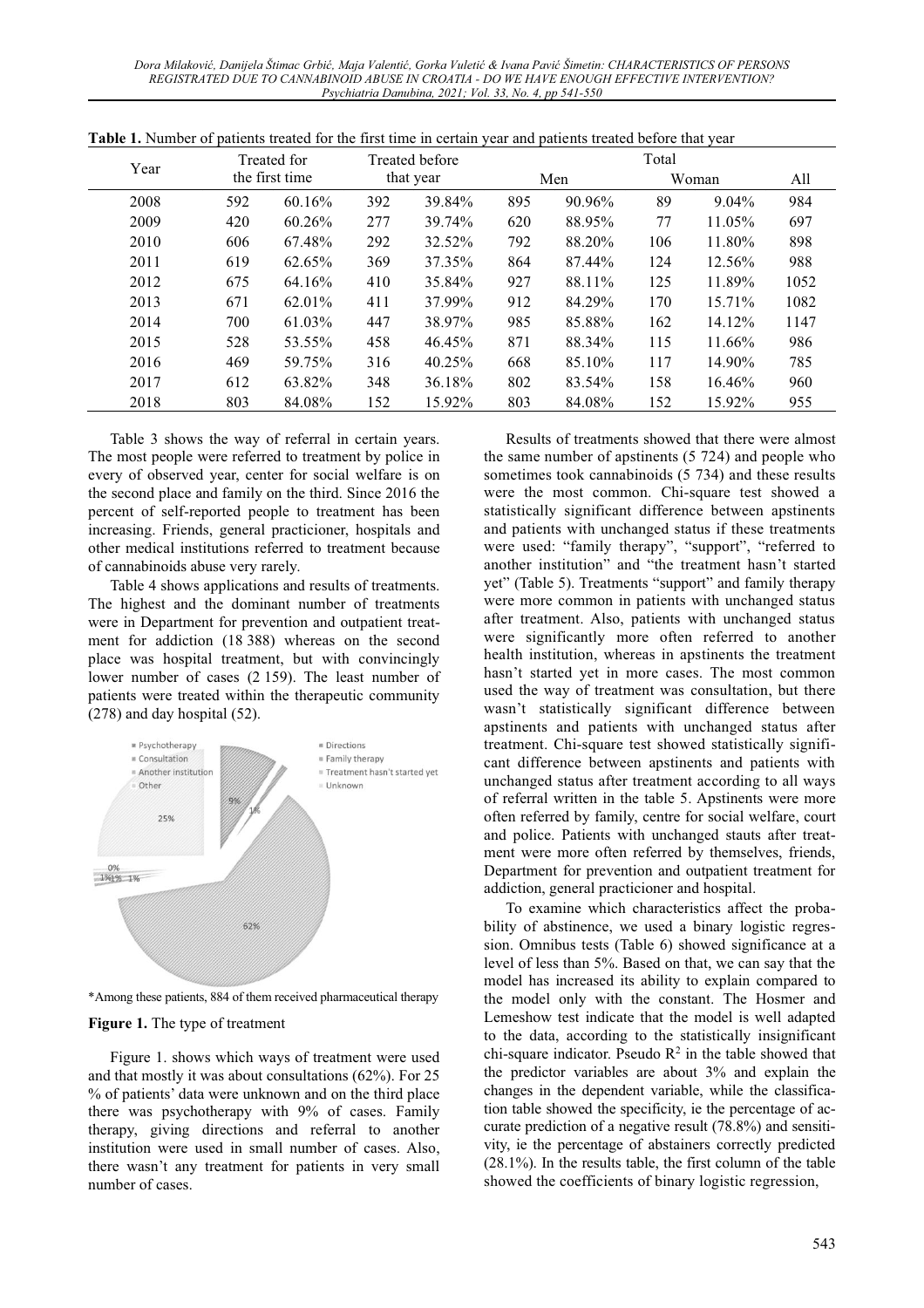|                                                                    | Table 2. Classification of patients based on their age and working status |  |                          |                  |                 |                        |                  |                                          |                 |                 |                 |               |                     |
|--------------------------------------------------------------------|---------------------------------------------------------------------------|--|--------------------------|------------------|-----------------|------------------------|------------------|------------------------------------------|-----------------|-----------------|-----------------|---------------|---------------------|
| 20-24                                                              |                                                                           |  |                          | Age<br>$25 - 29$ | groups          | 30-34                  |                  | 35-39                                    |                 | 40-44           |                 | $\frac{4}{3}$ | Total               |
| 42.7%<br>420<br>34.0%                                              |                                                                           |  | $\mathcal{L}$            | .3.6%            | 8               | 6.1%                   | ᡡ                | $0.9\%$                                  | ∞               | 0.8%            | $\omega$        | 0.3%          | 984                 |
| 38.3%<br>267<br>33.3%                                              |                                                                           |  | $\mathcal{L}$            | 17.8%            | 45              | 6.5%                   | $\frac{8}{18}$   | 2.6%                                     | $5\degree$      | 0.7%            |                 | $0.1\%$       | 697                 |
| 31.7%<br>285<br>37.9%                                              |                                                                           |  | $\overline{5}$           | 16.1%            | 75              | 8.4%                   | 23               | 2.6%                                     |                 | 1.4%            | $\overline{10}$ |               | 898                 |
| 30.6%<br>42.6%                                                     |                                                                           |  | $\Xi$                    | 14.2%            | 63              | 6.4%                   | 34               |                                          | $\mathfrak{L}$  | 1.3%            | $\Xi$           | 1.1%<br>1.1%  | 988<br>1085         |
| 28.8%<br>$\frac{20}{313}$<br>43.4%                                 |                                                                           |  | $\overline{28}$          | 11.8%            | 69              | 6.4%                   | 35               | $3.4\%$<br>$3.2\%$                       | $\overline{1}$  | 1.8%            | $\overline{17}$ | 1.6%          |                     |
| 26.8%<br>290<br>325<br>300<br>43.8%                                |                                                                           |  | $\overline{45}$          | 13.4%            | $\infty$        | 8.3%                   | $\overline{a}$   | 3.7%                                     | $\Omega$        | 1.8%            | Ξ               | 1.6%          | 1082<br>1147<br>986 |
| 28.3%<br>42.2%                                                     |                                                                           |  | 154                      | 13.4%            | 99              | 8.6%                   | $\overline{4}$   | 3.6%<br>5.7%                             | 27              | 2.4%            | $\mathfrak{S}$  | 1.1%          |                     |
| 30.4%                                                              |                                                                           |  | $\overline{5}$           | 13.1%            | 57              | 9.8%                   | 56               |                                          | $\mathfrak{S}$  | 3.0%            | 그               | 1.4%          |                     |
| 32.1%<br>252<br>278<br>36.5%<br>33.1%                              |                                                                           |  | $\overline{18}$          | 15.0%            | 8               | 7.6%                   | $\frac{4}{3}$    | 5.5%                                     | $\overline{18}$ | 2.3%            |                 | 3.1%          | 785                 |
| 29.0%<br>37.7%                                                     |                                                                           |  | <b>38</b>                | 14.4%            | $\mathcal{L}$   | 7.3%                   | 62               | 6.5%                                     | $\delta$        | 2.7%            |                 | 1.1%          | 960                 |
| 26.2%<br>250<br>38.4%                                              |                                                                           |  | $\frac{8}{4}$            | 15.5%            |                 | 8.1%                   | ु                | 6.7%                                     | $\overline{29}$ | 3.0%            | $\mathbf{S}$    | 1.7%          | 955                 |
|                                                                    |                                                                           |  |                          | Working          | status          |                        |                  |                                          |                 |                 |                 |               |                     |
| dor<br>Regular<br>employment<br>Unreported                         |                                                                           |  |                          | Self-business    |                 | University<br>student  |                  | dary school student<br>Primary or secon- |                 | Retired         |                 | Unknown       | Total               |
| 27.8%<br>274<br>0.0%                                               |                                                                           |  | $\infty$                 | 0.8%             | $\overline{27}$ | 12.9%                  | $\overline{261}$ | 26.5%                                    | 4               | 0.4%            | 39              | 4.0%          | 984                 |
| 26.8%<br>187<br>0.0%                                               |                                                                           |  | n                        | 0.7%             | 77              | 11.0%                  | 183              | 26.3%                                    | ↽               | 1.0%            | 36              | 5.2%          | 697                 |
| 9.3%<br>173<br>1.2%                                                |                                                                           |  | $\sim$                   | $1.3\%$<br>0.5%  | $\mathcal{L}$   | $\frac{8.1\%}{10.8\%}$ | 288              | 32.1%                                    |                 | $0.8\%$<br>0.9% | 26              | 2.9%          | 898                 |
| 4.1%<br>139<br>2.1%                                                |                                                                           |  | ∽                        |                  | $\overline{5}$  |                        | 364              | 36.8%                                    | ᡡ               |                 | 25              | 2.5%          | 988                 |
| 2.1%<br>$\overline{13}$<br>2.2%                                    |                                                                           |  | ∽                        | $0.5\%$<br>0.7%  | $\frac{6}{1}$   | 10.7%<br>8.4%          | 406              | 37.4%                                    | Ν.              | $1.4%$<br>1.4%  | 17              | $1.6\%$       | 1085                |
| 0.5%<br>$\frac{14}{1}$<br>$2.1\%$<br>$2.2\%$<br>$2.5\%$<br>$2.5\%$ |                                                                           |  | $\infty$                 |                  | $\overline{5}$  |                        | 438              | 40.5%                                    | $\overline{6}$  |                 | 36              | 3.3%<br>2.9%  | 1082<br>1047        |
| 3.8%<br>$\overline{4}$                                             |                                                                           |  | $\infty$                 | 0.8%             | $\geq$          | 10.1%                  | 438              | 41.8%                                    | $^{\circ}$      | 0.8%            | $\Im 0$         |               |                     |
| .5.4%<br>152                                                       |                                                                           |  | ∽                        | 0.5%             | $\Xi$           |                        | 328              | 33.3%                                    | ᡡ               | $0.9\%$         |                 | 1.1%          | 986                 |
| 4.3%<br>$\Xi$                                                      |                                                                           |  | $\overline{\mathcal{C}}$ | $1.5\%$          | $\frac{80}{16}$ | 10.3%<br>12.4%         | 239              | 30.4%                                    | $\overline{ }$  | 0.9%            | $\tilde{=}$     | 2.0%          | 785                 |
| .7.2%<br>165<br>$1.1\%$                                            |                                                                           |  | P                        | $.0\%$           |                 | 11.3%                  | 337              | 35.1%                                    |                 | 1.1%            |                 | 1.6%          | 960                 |
| 9.8%<br>89<br>0.7%                                                 |                                                                           |  | $\overline{5}$           | .6%              | $\infty$        | 9.4%                   | 322              |                                          |                 | 0.9%            | $\omega$        | 1.4%          | 955                 |

*Dora MilDNRYLü'DQLMHODâWLPDF\*UELü, Maja 9DOHQWLü, Gorka VuletLü & ,YDQD3DYLüâimetin: CHARACTERISTICS OF PERSONS REGISTRATED DUE TO CANNABINOID ABUSE IN CROATIA - DO WE HAVE ENOUGH EFFECTIVE INTERVENTION? Psychiatria Danubina, 2021; Vol. 33, No. 4, pp 541-550*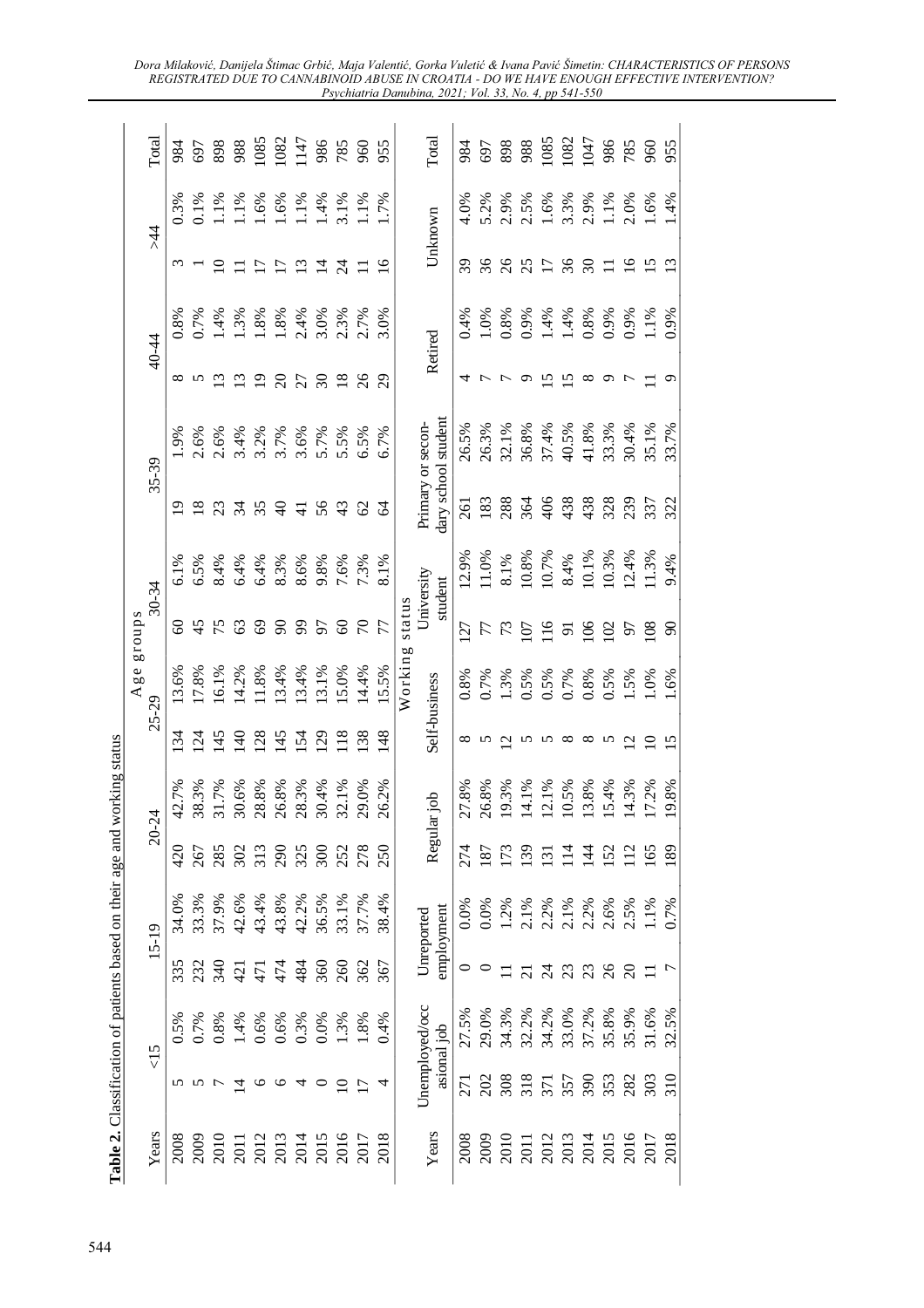|              |                 |              |                 | Table 3. The way of referral in certain year |                      |                 |                                                                                                 |                      |                                                                                                     |                   |                                           |                                                                          |                                                 |                 |                                                                |                |                                                                                            |                        |
|--------------|-----------------|--------------|-----------------|----------------------------------------------|----------------------|-----------------|-------------------------------------------------------------------------------------------------|----------------------|-----------------------------------------------------------------------------------------------------|-------------------|-------------------------------------------|--------------------------------------------------------------------------|-------------------------------------------------|-----------------|----------------------------------------------------------------|----------------|--------------------------------------------------------------------------------------------|------------------------|
|              |                 |              |                 |                                              |                      |                 |                                                                                                 | The way of referra   |                                                                                                     |                   |                                           |                                                                          |                                                 |                 |                                                                |                |                                                                                            |                        |
| Years        |                 | Personally   |                 | Family                                       | Friends              |                 | eneral prac-<br>ticioner                                                                        | medical institutions | Hospitals and other Center for social                                                               |                   | care                                      |                                                                          | police<br>$\text{Court}$                        | Other           |                                                                | Unknown        |                                                                                            | Total                  |
| 2008         |                 | 8.8%         |                 | 11.9%                                        | 0.6%                 | ╰               | 0.6%                                                                                            | Ξ                    | 1.1%                                                                                                | $\frac{8}{9}$     | 17.1%                                     | 519                                                                      | 52.7%                                           | 25              |                                                                | 45             | 4.6%                                                                                       |                        |
| 2009         |                 | 6.3%         |                 | 10.8%                                        | $0.1\%$              |                 |                                                                                                 |                      | 1.7%                                                                                                | ව                 | 15.6%                                     | 352                                                                      | 50.5%<br>44.0%<br>57.3%,5%<br>58.5%,8%,8%,8%,9% | $\overline{a}$  | 2.5%<br>5.7%<br>6.7% % 0.0%<br>6.8% % 7.1%<br>7.1% 7.1% % 8.5% | 56             |                                                                                            | 8688882788888888888888 |
| 2010         | 8               | 7.6%         |                 | 11.8%                                        | 0.7%                 |                 | $1.1\%$<br>$0.9\%$<br>$0.8\%$<br>$1.7\%$<br>$0.3\%$<br>$0.0\%$<br>$0.7\%$<br>$0.9\%$<br>$0.9\%$ |                      |                                                                                                     | $\overline{\Xi}$  | 19.0%                                     | 395                                                                      |                                                 |                 |                                                                | $\frac{8}{3}$  | 8.0%<br>7.6%<br>5.7%                                                                       |                        |
| 2011         |                 |              | 28              | 13.0%                                        | 0.8%                 | $\overline{8}$  |                                                                                                 |                      |                                                                                                     | 212               |                                           | 369                                                                      |                                                 | $\infty$        |                                                                | 67             |                                                                                            |                        |
| 2012         |                 | 8.2%<br>7.6% | $\overline{45}$ | 13.4%                                        |                      | ≌               |                                                                                                 |                      |                                                                                                     |                   |                                           |                                                                          |                                                 | 27              |                                                                | 2              |                                                                                            |                        |
| 2013<br>2014 | 77              |              | 164             |                                              | 0.8%<br>0.5%<br>0.5% | 25              |                                                                                                 |                      | $\begin{array}{l} 1.0\% \\ 1.5\% \\ 0.5\% \\ 0.8\% \\ 0.8\% \\ 0.4\% \\ 0.9\% \\ 0.9\% \end{array}$ | 213<br>203<br>179 | 21.5%<br>19.6%<br>18.8%<br>19.2%<br>18.7% |                                                                          |                                                 | 18              |                                                                | 138            |                                                                                            |                        |
|              |                 | 7.1%<br>6.2% | 65              | $15.2\%$<br>14.4%<br>13.4%                   |                      | 23              |                                                                                                 |                      |                                                                                                     |                   |                                           |                                                                          |                                                 | $\overline{10}$ |                                                                | $\overline{c}$ |                                                                                            |                        |
| 2015         | 95              | 9.6%         | 132             |                                              |                      | $\Omega$        |                                                                                                 |                      |                                                                                                     |                   |                                           |                                                                          |                                                 | 73              |                                                                |                |                                                                                            |                        |
| 2016         | 108             | 13.8%        | 137             | 17.5%                                        |                      | $\frac{3}{2}$   |                                                                                                 | $\Omega$             |                                                                                                     | 147               |                                           |                                                                          |                                                 | 56              |                                                                | 35             |                                                                                            |                        |
| 2017         | 120             | 12.5%        | 185             | 19.3%                                        | 0.5%                 | $\overline{18}$ |                                                                                                 |                      |                                                                                                     | 60                | 16.7%                                     | $\frac{28}{33}$<br>$\frac{27}{33}$<br>$\frac{27}{36}$<br>$\frac{26}{36}$ | 37.7%                                           | 82              |                                                                | $\overline{9}$ | $\begin{array}{l} 2.8\% \\ 2.8\% \\ 9.8\% \\ 9.7\% \\ 1.5\% \\ 0.8\% \\ 0.8\% \end{array}$ |                        |
| 2018         | $\overline{24}$ | 13.0%        | $\overline{60}$ | 16.8%                                        | 0.4%                 | 27              | 2.8%                                                                                            | 32                   | 3.4%                                                                                                | 991               | 17.4%                                     | 364                                                                      | 38.1%                                           | $\overline{C}$  | 7.3%                                                           | ∞              |                                                                                            |                        |
|              |                 |              |                 |                                              |                      |                 |                                                                                                 |                      |                                                                                                     |                   |                                           |                                                                          |                                                 |                 |                                                                |                |                                                                                            |                        |

*Dora MilDNRYLü'DQLMHODâWLPDF\*UELü, Maja 9DOHQWLü, Gorka VuletLü & ,YDQD3DYLüâimetin: CHARACTERISTICS OF PERSONS REGISTRATED DUE TO CANNABINOID ABUSE IN CROATIA - DO WE HAVE ENOUGH EFFECTIVE INTERVENTION? Psychiatria Danubina, 2021; Vol. 33, No. 4, pp 541-550*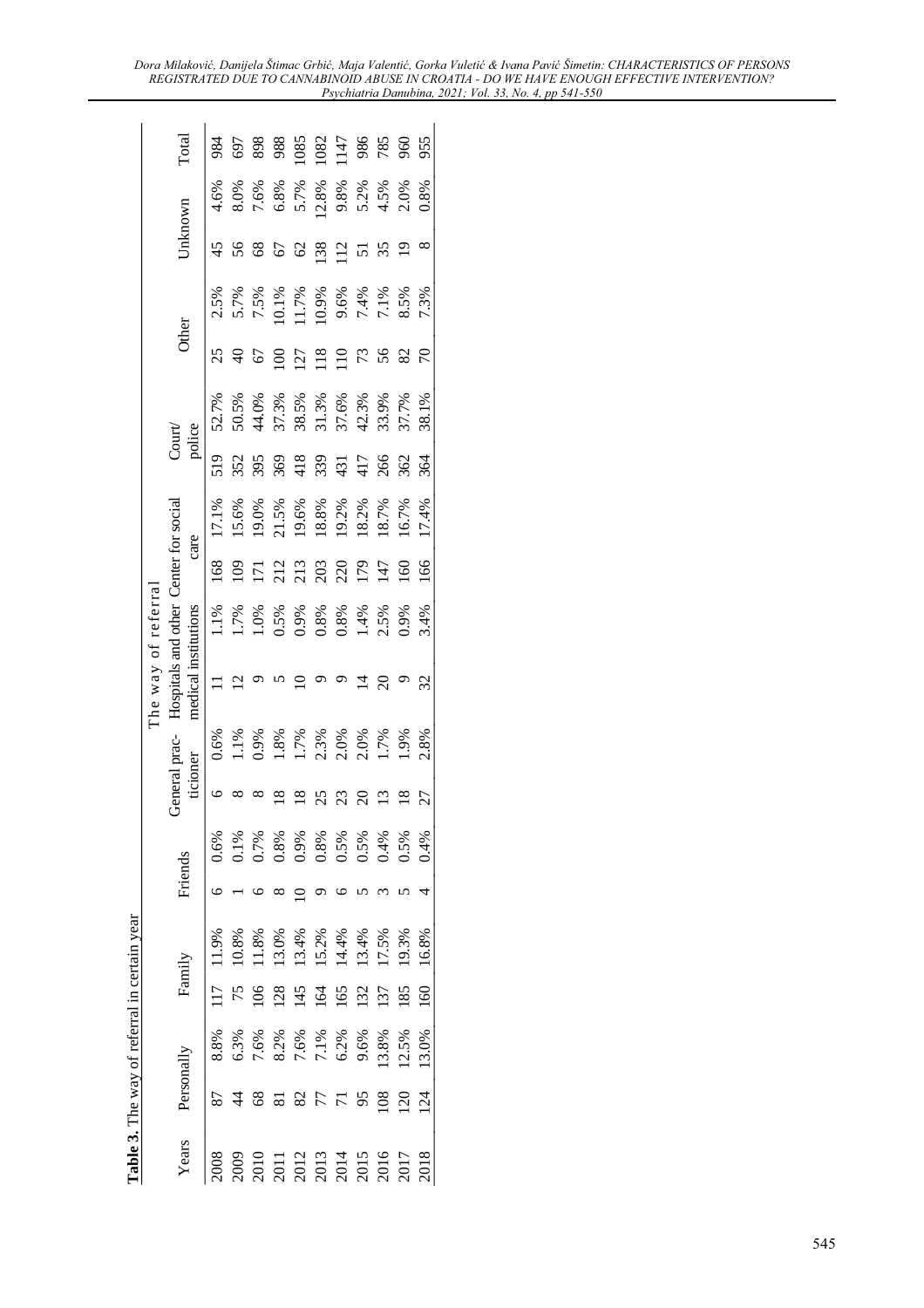*Dora MilDNRYLü'DQLMHODâWLPDF\*UELü, Maja 9DOHQWLü, Gorka VuletLü & ,YDQD3DYLüâimetin: CHARACTERISTICS OF PERSONS REGISTRATED DUE TO CANNABINOID ABUSE IN CROATIA - DO WE HAVE ENOUGH EFFECTIVE INTERVENTION? Psychiatria Danubina, 2021; Vol. 33, No. 4, pp 541-550* 

| Tretment                           | Total          |
|------------------------------------|----------------|
| Department for prevention and      | 18 338         |
| outpatient treatment for addiction |                |
| Hospital - ambulance               | 2 1 5 9        |
| Hospital - stationary              | 2 0 5 8        |
| Day hospital                       | 52             |
| Therapeutic community              | 278            |
| Other                              | $\mathfrak{D}$ |
| Result of treatment                | Total          |
| Apstinent                          | 5 7 2 4        |
| Apstinent for the main drug,       | 94             |
| but takes another                  |                |
| Sometimes takes the main drug      | 5 734          |
| Unchanged                          | 2 3 2 8        |
| Treatment hasn't started yet       | 1 345          |
| Unknown                            | 7 662          |

while the last column represents the odds ratio in logistic regression, ie the element to be interpreted. The predictor variables are gender and the source of referral. In the case of gender, the odds ratio in binary logistic regression shows how many times the abstinence is more likely to occur in one gender than in the other. In case of source of referral the odds ratio refers to the reference category "referred by the police, the municipal state attorney's office or the court". The results showed that there was no statistically significant difference between men and women when it comes to the probability of abstinence, and the same is among persons referred by the police, the municipal state attorney's office or the court. The police, the municipal state attorney's office, and the court were also the reference category for the variable "The way of referral". In the case of the categories "Personally, family, friends" and "Health care institution", the abstinence status of persons referred in this way was less likely than in the reference category, while those referred by the center for social care were about 1.3 times more likely to be abstainers compared with the reference category.

| <b>Table 5.</b> Chi-square test for the way of treatment, the way of referral and results of treatment |  |  |
|--------------------------------------------------------------------------------------------------------|--|--|
|--------------------------------------------------------------------------------------------------------|--|--|

|                                                                     | Apstinent (stable) | Unchanged status | Total | Chi-square |
|---------------------------------------------------------------------|--------------------|------------------|-------|------------|
| The way of treatment                                                |                    |                  |       |            |
| Psychotherapy                                                       | 536                | 176              | 712   | 13.924     |
| Directions                                                          | 96                 | 42               | 138   | 6.164      |
| Consultation                                                        | 3958               | 1456             | 5414  | 12.895     |
| Family therapy                                                      | 25                 | 19               | 44    | $16.047*$  |
| Support                                                             | 70                 | 58               | 128   | 34.738**   |
| Referred to another institution                                     | 19                 | 45               | 64    | $77.450**$ |
| The treatment hasn't started yet                                    | 11                 | 41               | 52    | 88.084**   |
| Other                                                               | 21                 | 3                | 24    | 12.299     |
| Total                                                               | 4736               | 1840             | 6576  |            |
| Referred by                                                         |                    |                  |       |            |
| Personally                                                          | 393                | 129              | 522   | 14.938*    |
| Family                                                              | 625                | 678              | 1303  | 67.513**   |
| Friends                                                             | 29                 | 13               | 42    | 4.136      |
| Department for prevention and outpatient<br>treatment for addiction | 14                 | 13               | 27    | 15.810*    |
| General practicioner                                                | 92                 | 56               | 148   | $17.251*$  |
| Hospitals and other health institutions                             | 88                 | 54               | 142   | $17.256*$  |
| Centre for social care                                              | 1393               | 382              | 1775  | 66.054**   |
| Court/Police                                                        | 2522               | 766              | 3288  | 69.314**   |
| Total<br>$0.07 \pm 0.01$                                            | 5156               | 2091             | 7247  |            |

 $*_{p<0.05}$ ;  $*_{p<0.01}$ 

#### **Table 6.** Results of binary logistic regression

| В        | S.E.  | Wald    | df | Sig.  | Exp(B) |
|----------|-------|---------|----|-------|--------|
| $-0.048$ | 0.067 | 0.524   |    | 0.469 | 0.953  |
|          |       | 187.809 |    | 0.000 |        |
| $-0.598$ | 0.056 | 114.691 |    | 0.000 | 0.550  |
| $-0.371$ | 0.117 | 10.091  |    | 0.001 | 0.690  |
| 0.228    | 0.054 | 17.999  |    | 0.000 | 1.256  |
| $-0.047$ | 0.069 | 0.468   |    | 0.494 | 0.954  |
|          |       |         |    |       |        |

Cox i Snell R Square 0.022; Nagelkerke R Square 0.3; Hosmer and Lemeshow Test: Chi-square: 5.429; Df: 3; Sig. 0.143; Classification table: 56.4%; Sensitivity: 28.1%; Specificity: 78.8%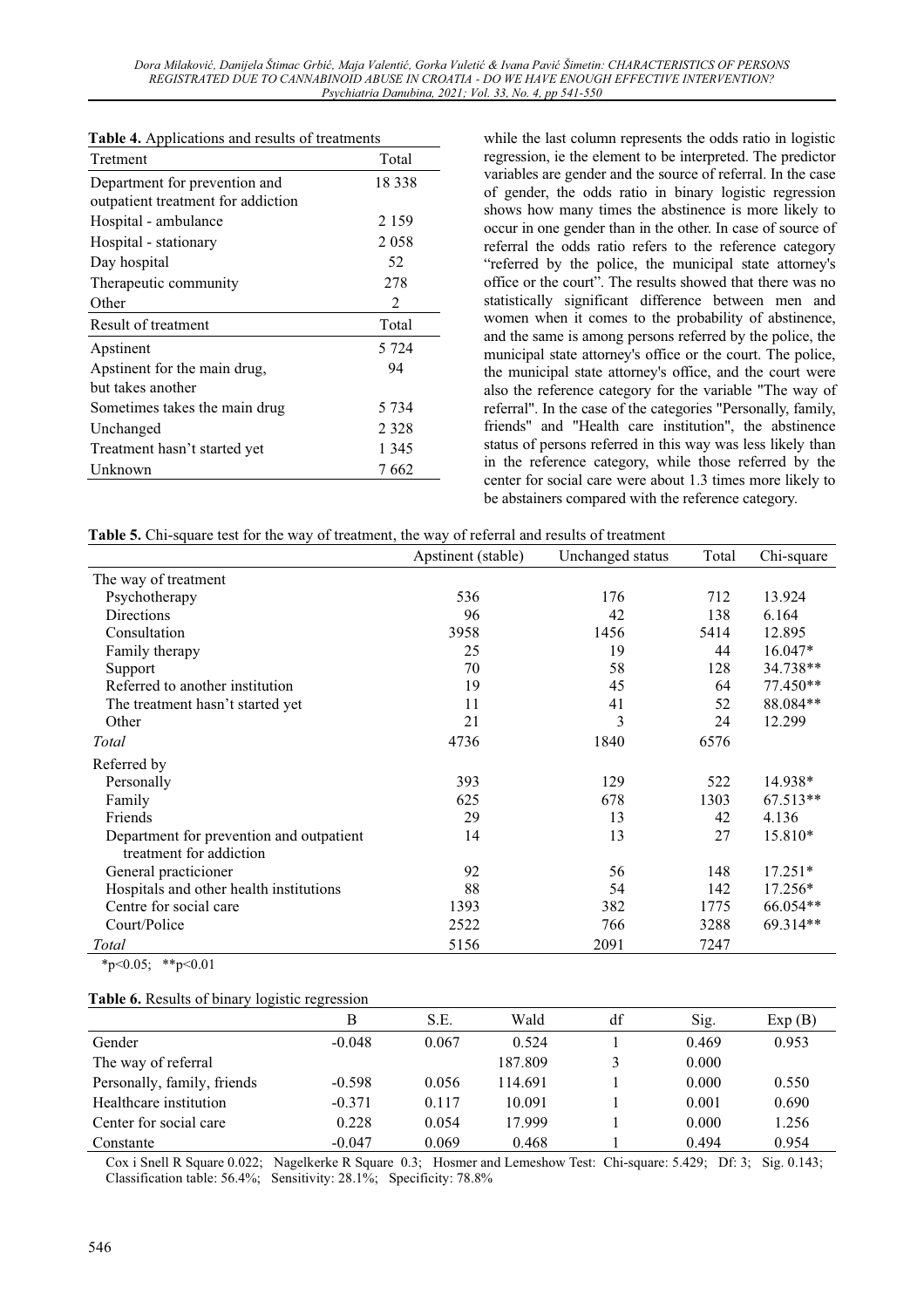# **DISCUSSION**

The advantage of this study is that the analysis is based on data from the Registry which includes data from the total population, not from a sample. Furthermore, the advantage is that over a long period, 10 years, the same data is collected in the same way and can be compared. The limitation is that any additional data cannot be collected from persons because data collection was specified for Registry by legislation.

Results showed changing trend of registrated people in a ten-year period. Men take cannabinoids more than women and also more and more young people are registrated because of cannabinoids abuse which get on well with world trends (Cuttler et al. 2016). The most registrated people were referred by repressive way, which makes question of its efficiency and prevention of long term addiction, because system like that more likely stigmatizes and punishes young people, opposite to giving support and help. Those referred by repressive mechanism are more likely to have the abstinence status, but it could be explained by the desire to avoid fines, not real addiction. It is easier for them to stop taking cannabinoids if they weren`t addicted. Comparing the different repressive ways, those referred by center for social welfare have higher chance of abstinence status, which can be explained by a greater assessment of the need for treatment. The chi square test showed that persons referred by family were more often abstainers, but in binary logistic regression referral by family is classified in the category of unrepressive referral, which is the category with the result of less abstinence. Abstination of people reffered by family can be explained by family support, but also with avoiding the payment of punish, because mostly of them were studens, so parents needed to pay for them. The most commonly used the way of treatment is consultation, , but results showed that there wasn't significant difference between apstinents and patients with unchanged status, which makes conclusion that something needs to be wrong with that treatment. According to data of European Monitoring Centre for Drugs and Drug Addiction (EMCDDA), 16% of Croatian citizens aged 15-34 years were taking cannabis in 2017. European countries with a higher percent of cannabis consumers were Netherlands (17.5%), Czech Republik (19.3%), Spain (18.3%), Italy (20.9%) and France (21.8%) (European Monitoring Centre for Drugs and Drug Addiction 2017). Drug use in the Netherlands is not a crime, but in some situations, it is prohibited at the local level in order to protect the health of young people or for reasons of public order, such as at schools and on public transport. Imprisonment is the punishment for the possession of small quantities of drugs for personal use, but, in practice, it is not a case. If the police finds somebody in in possession of a small amount of drugs for personal use, in generally, he will not be pursued, but the police will seize the drugs. Cannabis sales and consumption outlets,

known as 'coffee shops', may be tolerated by local authorities only under strict conditions which are following The Opium Act (Colson & Bergeron 2017). In Czech Republik drug use is not, but the cultivation or possession of small quantities for personal use is a noncriminal offence punishable by a fine (The Library of Congress 2016), whereas in Spain the both situations are non-criminal offences, punishable by fines. For minor Spaniards, the fine can be suspended if the offender voluntarily attends treatment, rehabilitation or consultation activities (The European Monitoring Centre for Drugs and Drug Addiction 2019 a). There are differences between Spanish regions. In Catalonia system is liberal, whereas in Madrid is more strict with higher fines (Euronews 2013), but there is dissatisfaction in both regions in opinions of doctors and lawyers (Rossi et al 2018). Drug use in Italy is not specified as an offence, but the punishment for the possession for personal use are administrative sanctions, such as the suspension of a driving licence, that could be completed with a socio-rehabilitation and therapeutic programme (The European Monitoring Centre for Drugs and Drug Addiction 2019 a, Mosher & Akins 2007). The use and possession of illicit drugs are criminal offences in France. In simple cases, drug users may receive a caution, but for all offenders aged over 13 years this should usually be accompanied by a requirement to attend a compulsory drug awareness course, introduced in March 2007, for which an offender may have to pay. The implementation of educational and health interventions is a priority for simple drug crimes (Drug Policy Consortium 2010). Countries with the lowest prevalence of cannabis use are Turkey (1.8%), Hungary (3.5%), Cyprus (4.3%), Greece (4.5%), Romania  $(5.8\%)$ , Litva  $(6.0\%)$  and Portugal  $(8\%)$ . Eventhough Turkey is a country with the lowest percent of cannabis consuments, in last few years there has been increasing in volume of drugs used in that country and drugs that are part of transport through that country (Brookings 2014). The punishment for buying, receiving, cultivating or possessing drugs for personal use is imprisonment of 1-2 years. There is also the option of treatment and/or probation of up to 3 years (The European Monitoring Centre for Drugs and Drug Addiction 2019 a). Since year 2013, Drug consummation has been a criminal offence in Hungary punishable by up to 2 years in prison. Possession is punishable by imprisonment up to 2 years if it involves small quantities. There is option of healthcare treatment and suspension of the prosecution only if the offender had small quantities of drugs, but this option is not available within 2 years of a previous suspension (The European Monitoring Centre for Drugs and Drug Addiction 2019 a, International drug policy guide 2013). Possession for personal use in Cyprus is specified as a serious criminal offence, punishable by imprisonment. In recent years, there has been trying to introduce alternative sanctions. In the pre-trial phase, there is an alternative to referre young offenders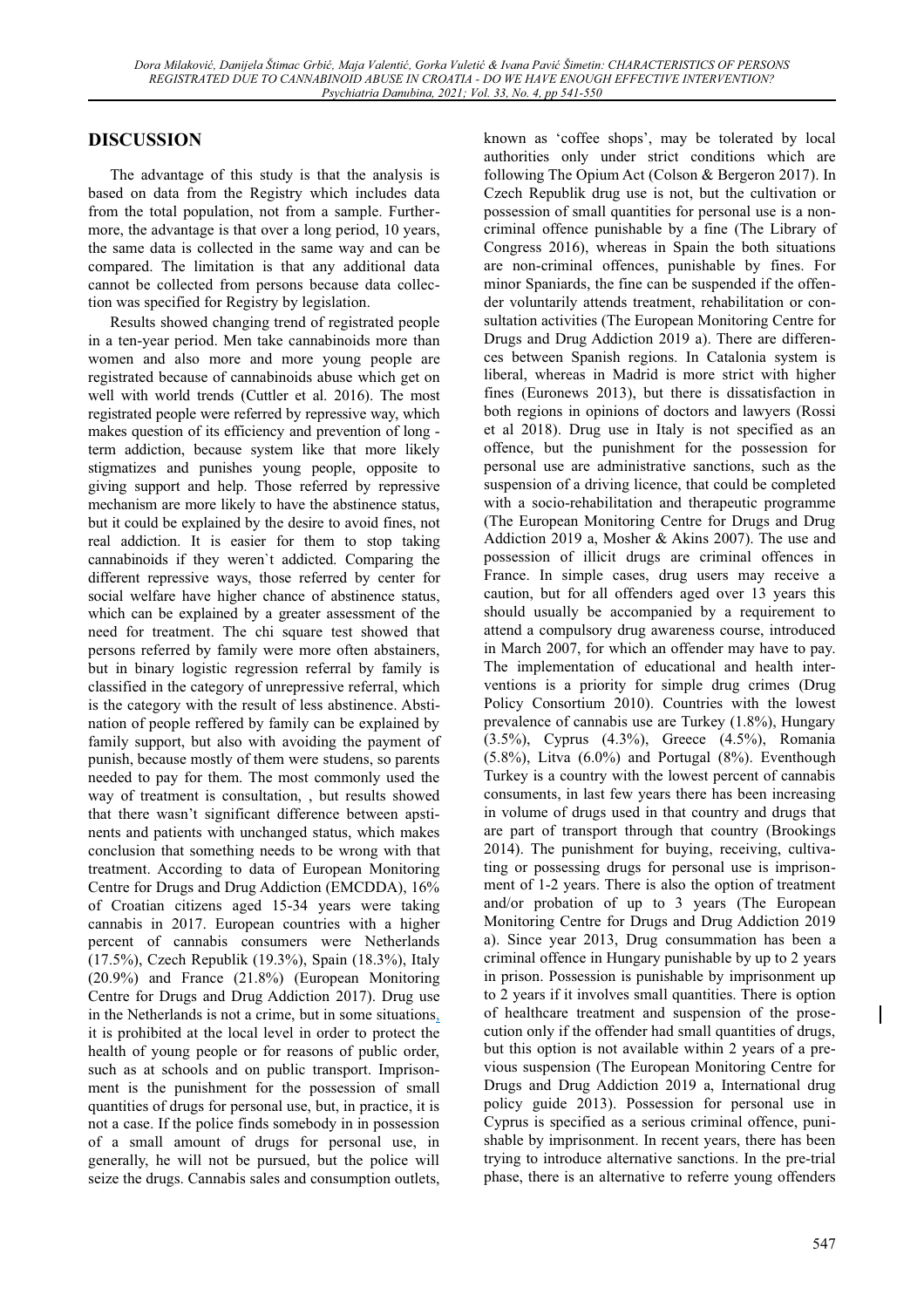arrested for the first time to the healthcare treatment. New law, introduced in 2016, allow self-applying for the treatment for those who are accused of drug-related offences other than supply and serious felony. Although drug possession is considered a serious crime, cultivation and use of medical cannabis for personal use has been legalized since 2019 (Healtheuropa 2019). The Greek law introduced in 2013, specifies imprisonment up to 5 months for offenders who use, obtain, process or cultivate cannabis for personal use. If the offender does not any other criminal offence in the period of 5 years, the drug offence is not recorded on the offender's criminal record. Offenders may be referred to a special treatment unit operating in a prison setting or a community drug treatment programme operated by a lawfully recognised agency if the investigating judge decides like that. Offenders who have already been attending the treatment, may avoind the punishment (The European Monitoring Centre for Drugs and Drug Addiction 2019a, Lambropoulou 2003). According to Criminal Code from 2014 Drug consumption is illegal in Romania, but punishment is not specified. In the case of possession for personal use, the court can impose a fine or imprisonment from 3 months to 2 years, or from 6 months to 3 years, depending on the type of drug. In the case of a drug user who agrees to be referred to the treatment, the punishment may be suspended (The European Monitoring Centre for Drugs and Drug Addiction 2019 a, Dégi 2004). Consumption of drugs is an administrative offence in Latvia, punishable by a fine of 30 to 150 euros for a first offence with possible referring to the treatment. Since January 2017, procurement and possession of a small amount of an illicit drug for personal use has been a criminal offence punishable by community service or restriction of liberty, but nonprison incarceration of 10 to 45 days (The European Monitoring Centre for Drugs and Drug Addiction 2019, Ivančiks et al. 2015). Among these countries with a low percentage of cannabis use, the most interesting is Portugal, which is the only EU country with decriminalized (not legalized) use of all drugs for personal use. The Drug Decriminalization Act of 2001 proved to be very successful in Portugal, since its introduction has reduced the prevalence of all drugs, which is now among the lowest in Europe (Greenwald & Glenn 2009). The regulation specifies maximum amounts of drugs in grams for 10 days of consumption. The local drug committee evaluate a person who is uses or possesses a small amount of drug for personal use, unless he/she is involved in the drug trade. The drug committee consists of three members, two of them are physicians, psychologists, sociologists, or social workers, and the third member is a legal professional. Penalties may apply, but the main goals are to investigate the need for treatment and to promote healthy recovery. Portugal is a great example how successful interventions don't have to be very strict and repressive if their use is apropiate (The European Monitoring Centre for Drugs and Drug

548

Addiction 2019 a, The European Monitoring Centre for Drugs and Drug Addiction 2019 b). Future research should be more focused on effective preventive interventions, as well as the outcomes and implications of therapeutic interventions with the aim of finding the best models for the prevention and treatment of cannabis addiction. Recommendation for further studies is to explore regional differences and specificity of these population groups and to explore treatment outcome in relation to other parameters that are not analyzed in this research paper.

## **CONCLUSION**

Croatia was above European average in cannabis use in age groups from 15 to 34 years in 2017 according to data of European Monitoring Centre for Drugs and Drug Addiction. Results of research in a ten-year period from 2008 to 2018 showed that there hadn't been significant changes in decreasing and increasing in number of registrated people because of cannabinoids abuse, but it is possible to see difference in number of registrated people in certain year, so the year 2018 is specific based on the high number of patients treated for the first time in that year.. More and more young people are registrated because of cannabinoids abuse. Interventions used in Croatia, except fines and imprisonment up to 90 days, are interventions of obligatory treatment in healthcare institution without fine or imprisonment up to 90 days if the offense has been done for the first time and with fine or imprisonment up to 90 days if it is about addict or occasional drug user (Zakon o izmjenama i dopunama Zakona o suzbijanju zlouporabe droga 2019). The most commonly used intervention of obligatory healthcare treatment is consultation, but there is no statistically significant difference between apstinents and people with unchanged status. There are the most people directed by police in every of observed years, in the second place there is Centre for social care and in the third family. The highest probability of abstinence is in the case of a referral from a center for social care. European countries with high percent of cannabis users mostly have liberal laws, whereas countries with low percent have strict laws and very high penalties for breaking the law. The only exception is Portugal, which is a great example how successful interventions don't have to be very strict and repressive if their use is apropiate (The European Monitoring Centre for Drugs and Drug Addiction 2017, The European Monitoring Centre for Drugs and Drug Addiction 2019 b). Inadequate implementation of the protective measure of compulsory treatment puts a burden on the health system, the people who don't need a treatment are referring to it, which costs and take away the doctor's time for those who really need help. That's why it is very important to have a committee that will evaluate the person caught in the offense and refer to the healthcare institutions those who really need it to be treated.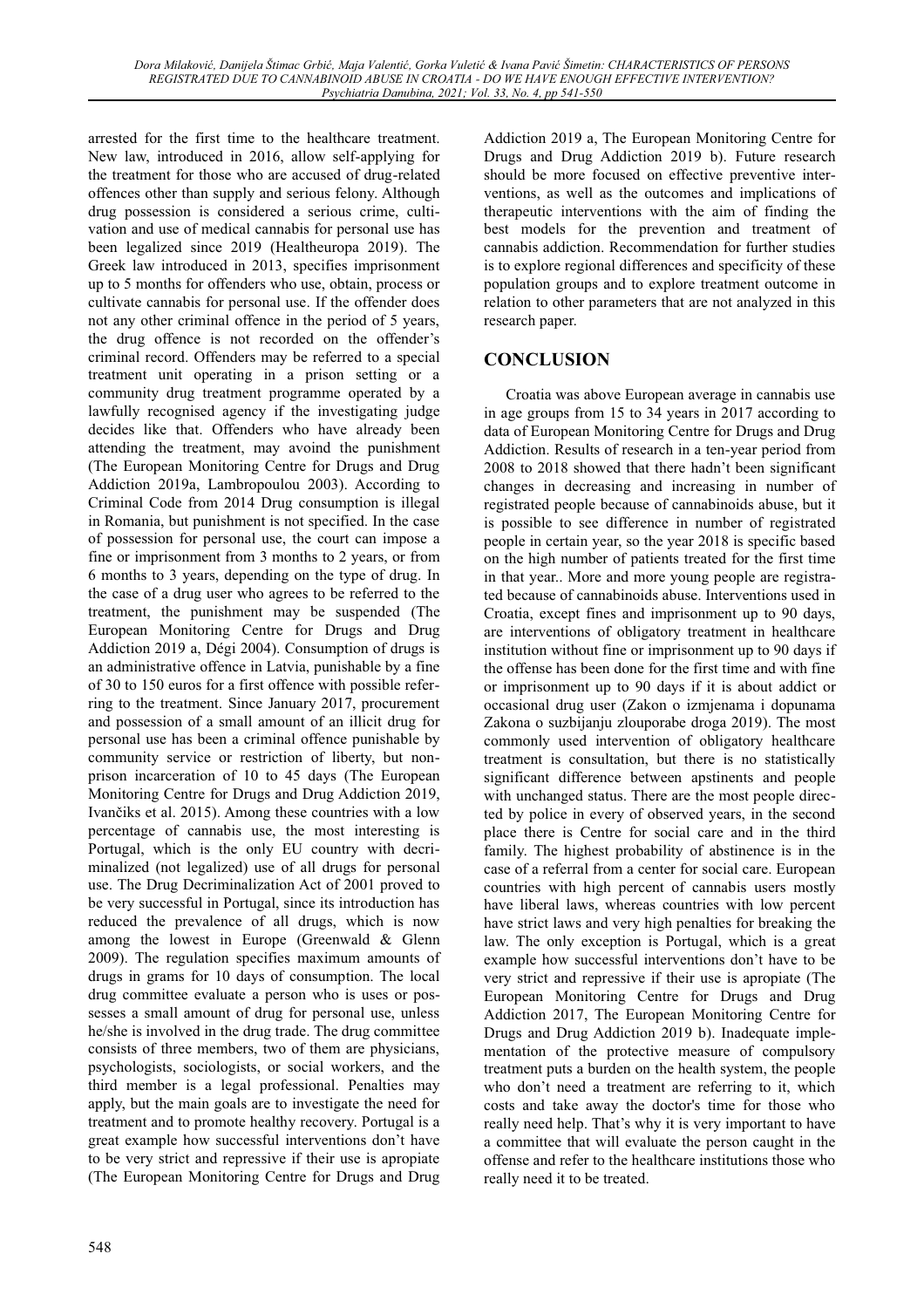### *Acknowledgements:* None.

*Conflict of interest:* None to declare.

#### *Contribution of individual authors:*

- Dora Milaković: Conception and design of the study, analysis and interpretation of data, drafting of the manuscript, critical revision of the manuscript for important intellectual content, final approval of the version to be submitted, agreement to be accountable for all aspects of the work.
- Daniiela Štimac Grbić: Conception and design of the study, acquisition of the data, analysis and interpretation of data, drafting of the manuscript, critical revision of the manuscript for important intellectual content, final approval of the version to be submitted, agreement to be accountable for all aspects of the work.
- Maja Valentić: Conception and design of the study, acquisition of the data, analysis and interpretation of data, critical revision of the manuscript for important intellectual content, final approval of the version to be submitted, agreement to be accountable for all aspects of the work.
- Gorka Vuletić: Analysis and interpretation of data, critical revision of the manuscript for important intellectual content, final approval of the version to be submitted, agreement to be accountable for all aspects of the work.
- Ivana Pavić Šimetin: Acquisition of the data, final approval of the version to be submitted, agreement to be accountable for all aspects of the work.

### **References**

- *1. Arias F, Szerman N, Vega P, Mesias B, Basurte I, Morant C et al.: Abuse or dependence on cannabis and other psychiatric disorders. Madrid study on dual pathology prevalence. Actas Esp Psiquiatr 2013; 41:122-129*
- *2. Brookings [Internet]. Brookings; 2016. Amped in Ankara: Drug trade and drug policy in Turkey from the 1950s through today; [Updated 2016, cited 2020 Apr 11]; [20 pages]. Available from: https://www.brookings.edu/wpcontent/ uploads/2017/04/fp\_201704\_turkey\_drug\_policy.pdf*
- *3. Bifulco M & Pisanti S: Medical use of cannabis in Europe. EMBO Rep 2015; 16:130-132*
- *4. Colson R &Bergeron H: Drug Policy in The Netherlands. In Colson R, Bergeron H (eds.): European drug policies: the ways of reform, 128-148. Routlege, 2017*
- *5. Croatian Institute of Public Health [Internet]. Croatian Institute of Public Health, 2019. Upute za ispunjavanje individualnih zdravstveno-statističkih izvješća, [Updated 2019, cited 2020 Dec 4]; [39 pages]. Available from: https://www.hzjz.hr/wp-content/uploads/2013/11/uputezuta-knjiga*
- *6. Cuttler C, Mischley LK, Sexton M: Sex Differences in Cannabis Use and Effects: A Cross-Sectional Survey of Cannabis Users. Cannabis Cannabinoid Res 2016; 1: 166±175*
- *7. Dégi CL: Romania's Drug Policy from 2005 to 2012: Experiences with Implementation. Substance Use & Miuse 2014; 49: 677-683*
- *8. ElSohly MA, Radwan MM, Gul W, Chandra S, Galal A: Phytochemistry of Cannabis sativa L. Prog Chem Org Nat Prod 2017; 103:1-36*
- *9. Euronews [Internet]. Euronews, 2013. Spain: where drug consumption is not a crime, [Updated 2013 Nov, cited 2020 Apr 11]; [1 page]. Available from: https://www.euronews.com/2013/11/06/spain-where-drugconsumption-is-not-a-crime*
- *10. Greenwald & Glenn: Drug Decriminalization in Portugal: Lessons for Creating Fair and Successful Drug Policies. Cato Institute, Washington, 2001.*
- *11. Healtheuropa [Internet]. Healtheuropa, 2019. Medical cannabis law approved in Cyprus, [Updated 2019 Feb, cited 2020 Apr 11]; [1 page]. Available from: https://www.healtheuropa.eu/medical-cannabis-lawcyprus/90507/*
- *12. International Drug Policy Consortium [Internet]. International Drug Policy Consortium; 2010. IDPC Drug Policy Guide (Politiques Des Drogues - Un Guide De L'IDPC) (French); [Updated 2011 Aug, cited 2020 Apr 11]; [131 pages]. Available from SSRN: https://ssrn.com/abstract= 1910607 or http://dx.doi.org/10.2139/ssrn.1910607*
- *13. International drug policy consortium [Internet]. International drug policy consortium, 2013. Drug law in Hun*gary: HLCU's guide for foreigners, [Updated 2013 Aug, *cited 2020 Dec 4]. Available from https://idpc.net/alerts/ 2013/08/drug-law-in-hungary-hclu-s-guide-for-foreigners*
- 14. *Ivančiks J, Tumalavičius V, Treivans-Treinovskis JS*: *Security of society: Narcotics and drug adiction in Latvia and Lithuania. Journal of Security and Sustainability Issues 2015; 4: 353-368*
- 15. Katalinić D & Huskić A. Report on persons treated for *drug abuse in Croatia in 2017. Croatian Institute of Public Health, Zagreb, 2017*
- 16. Kuzman M: Međunarodna klasifikacija bolesti i srodnih *zdravstvenih problema- deseta revizija: Mentalni pore-PHüDML L SRUHPHüDML SRQDãDQMa (F00-F99). Medicinska naklada, Zagreb, 2012.*
- *17. Lambropoulou E: Drug Policy in Greece: A Balance between Enforcement and Persuasion. European Journal of Crime, Criminal Law and Criminal Justice 2003; 11:18-39*
- 18. Mehanović E, Virk HK, Akanidomo I, Pwajok J, Prichard *G, van der Kreeft P: Correlates of cannabis and other illicit drugs use among secondary school adolescents in Nigeria. Drug Alcohol Depend 2019; 206:107-457.*
- 19. Ministarstvo pravosuđa i uprave [Internet]. Ministarstvo *SUDYRGXÿD L XSUDYH 012. Prijedlog zakona o izmjenama i dopunama kaznenog zakona, [Updated 2012, cited 2020 Mar 30]. [64 pages]. Available from: https://pravosudje.gov.hr/posjedovanje-droge-zaosobnu-uporabu-prekrsajno-a-ne-kazneno-djelo/6388*
- *20. Mosher CJ, Akins S. Drugs and Drug Policy. In The Control of Consciousness Alteration (eds): Sage Publications Ltd, 378-379. London, 2007*
- *21. Narodne novine: Zakon o suzbijanju zlouporabe opojnih droga. Zagreb: Narodne novine d. d., 2001; 107:1*
- *22. Narodne novine: Zakon o izmjenama i dopunama Zakona o suzbijanju zlouporabe droga. Zagreb: Narodne novine d. d., 2019; 39:8*
- *23. Osuch E, Vingilis E, Ross E, Forster C, Summerhurst C: Cannabis use, addiction risk and functional impairment in youth seeking treatment for primary mood or anxiety concerns. Adolesc Med Health 2013; 25:309-314*